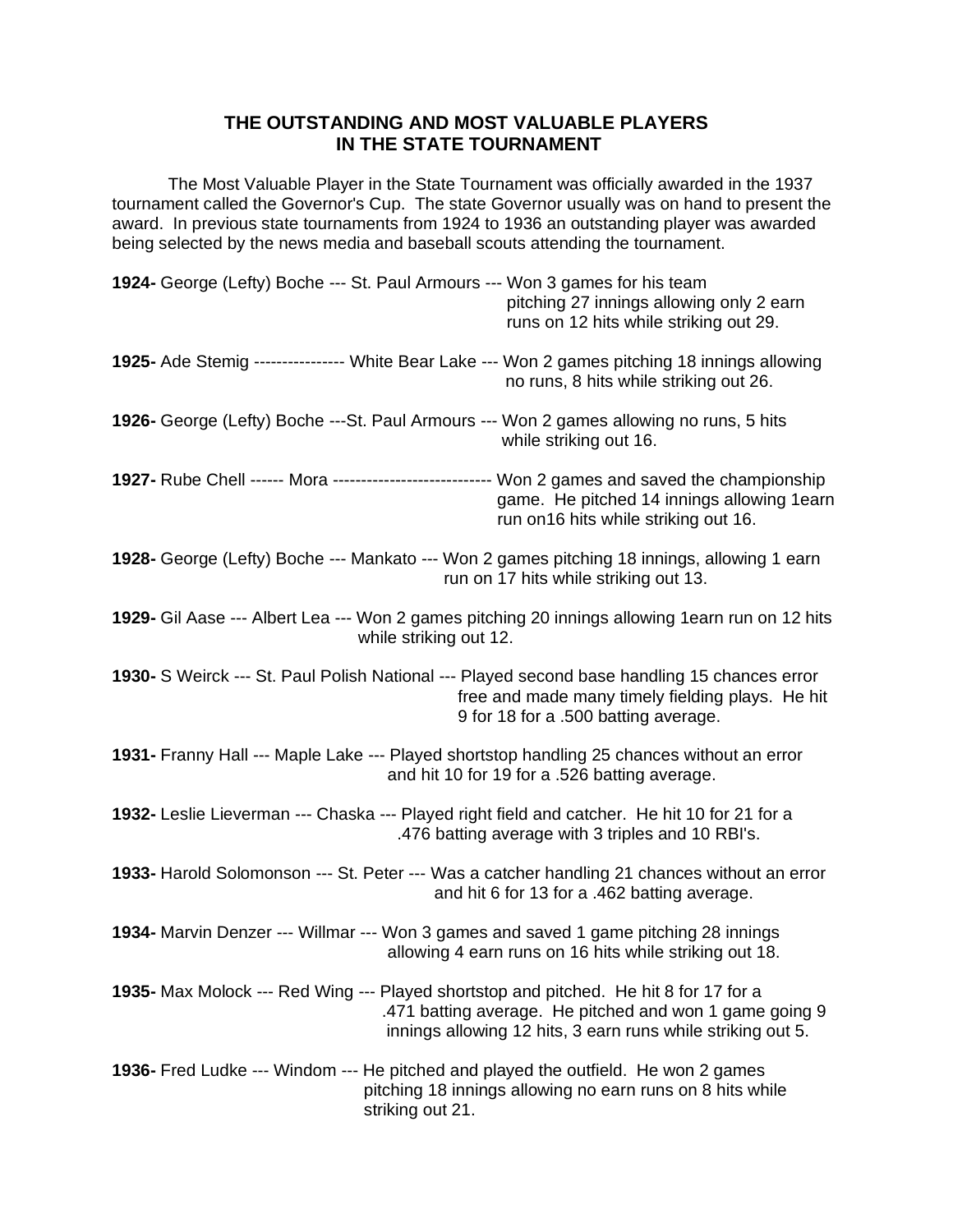**1937-** John Hulet --- Austin --- Played third base handling 12 chances without an error and hitting 7 for 15 for a .467 average. **1938-** William Guse --- Owatonna --- Played leftfield handling 8 chances without an error while hitting 6 for 15 for a .400 batting average. **1939-** Howard Pennertz --- Maple Lake --- Played shortstop handling 18 chances without an error and made many timely fielding plays for Maple Lake along with a game winning home run. He was 3 for 11 for a .272 batting average. **1940-**John Menke --- Albert Lea --- Catcher was 8 for 20 for a .400 batting average. Francis Boll --- Shakopee --- Played third base handling 11 chances without error hitting 8 for 15 for a .533 batting average. **1941-** Henry Nicklasson --- New Ulm --- Played shortstop handling 14 chances without error, hitting 7 for 14 for a .500 batting average. **1942-** Sebastian (Bassie) Wagner --- Fairfax --- Played centerfield hit 6 for 12 for a .500 batting average. **1943-** Walt Mernich --- Nowthen --- Played second base handling 9 chances without error, hitting 13 for 22 for a .591 batting average. **1944-** Jimmy Delmont --- Albert Lea --- Played second base handling 14 chances without error, hitting 13 for 23 for a .565 batting average. **1945-** Al Litfin --- Excelsior --- Played first base handling 44 chances without error, hitting 8 for 19 for a .421 with 3 home runs. **1946-** Walt Menke --- Albert Lea --- Played outfield hitting 9 for 16 for a .563 batting average with 3 home runs and 14 RBI's. **1947-** Gread (Lefty) McKinnis --- Rochester --- Won 3 games losing 1. The championship game that he lost he struck out 16 men. He pitched 23 2/3 innings allowing 5 earn runs on 9 hits while striking out 39. **1948-** Maurice (Spike) Gorham --- Albert Lea --- Catcher handling 56 chances without error, hitting 8 for 15 for a .533 batting average. **1949-** Rollie Seltz --- Excelsior --- Played second base handling 27 chances without error, hitting 9 for 14 for a .643 batting average. **1950-** Ed Piacentini --- Fergus Falls --- Played third base handling 20 chances without error, hitting 10 for 15 for a .667 batting average. **1951-** Dave Spencer --- Soderville --- Won 2 games, both shut outs with one of them being a no-hitter against Pengilly. He pitched 16 innings allowing no runs on one hit while striking out 20.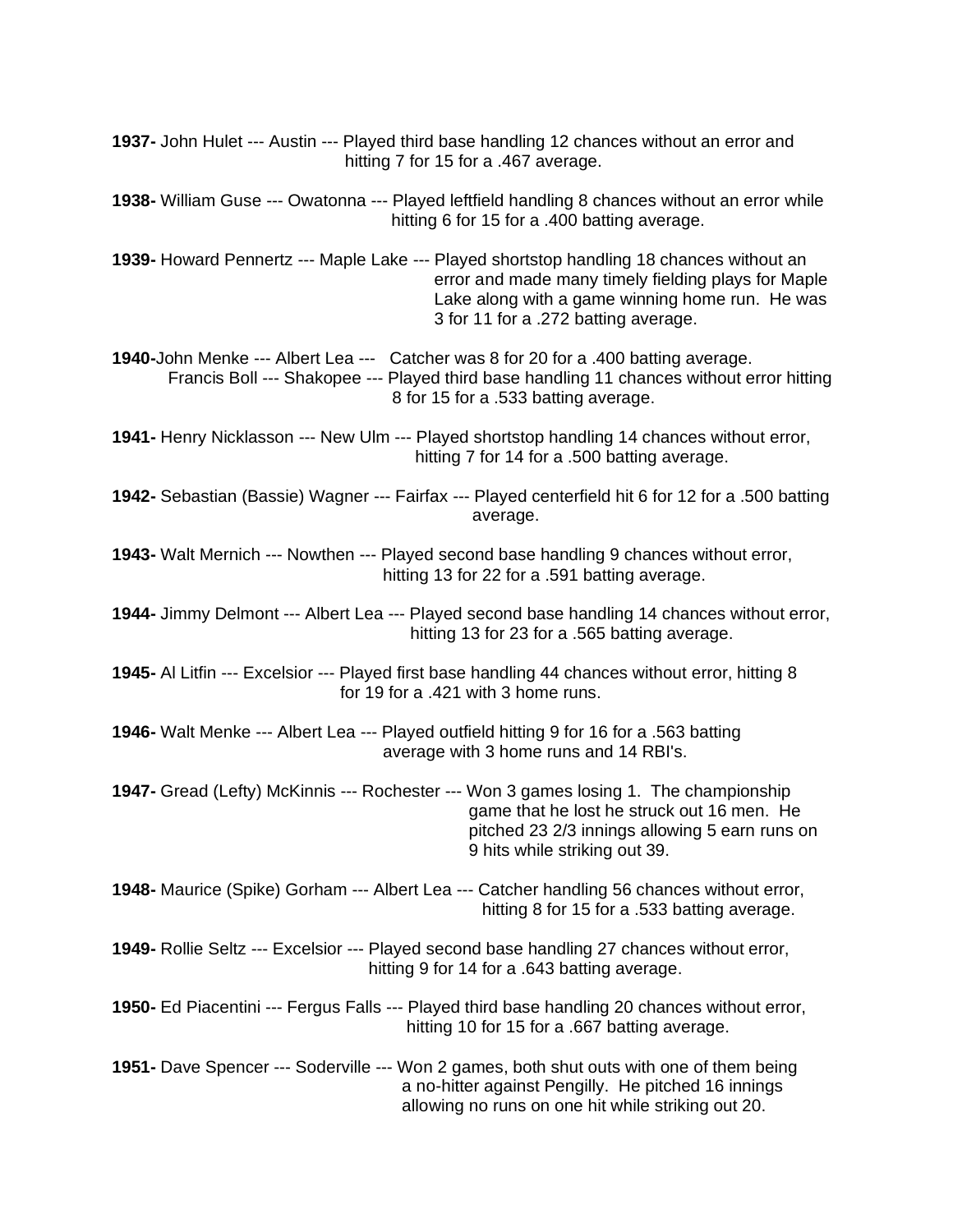| 1952- Art Grangaard --- Willmar --- Played third base handling 12 chances without error, hitting<br>5 for 12 for a .417 average. Art was also team manager.                                   |
|-----------------------------------------------------------------------------------------------------------------------------------------------------------------------------------------------|
| <b>1953-</b> Rich Weigel --- Delavan --- Won 2 games and saved the championship game pitching<br>20 innings allowing 10 hits, 2 earn runs while striking out 14.                              |
| 1954- Charles Bosacker --- Benson --- Played shortstop handling 24 chances without error,<br>hitting 12 for 22 for a .545 batting average.                                                    |
| 1955- Jack Hoppe --- Cold Spring --- Won 3 games pitching 27 innings allowing one earn run on<br>8 hits while striking out 35.                                                                |
| 1956- Don Woerner --- Little Falls --- Won 2 games saved 1 pitching 17 innings allowing no runs<br>on 7 hits while striking out 14.                                                           |
| 1957- Vern Edmunds --- Waseca --- Won 3 games pitching 27 innings allowing 5 earn runs<br>on 13 hits while striking out 40.                                                                   |
| 1958- Jim Lawler --- Austin --- Won 3 games losing 1 pitching 36 innings allowing 8 earn runs<br>on 17 hits while striking out 29.                                                            |
| 1959- Fulton Weckman --- Shakopee --- Won 3 games losing 1 pitching 26 innings<br>allowing 4 earn runs on 14 hits while striking out 34.                                                      |
| 1960- Wayne Tjaden --- Bloomington --- Won 3 games pitching 23 innings allowing 4 earn<br>runs on 18 hits while striking out 20.                                                              |
| 1961- Richie Allen --- Twin City Federal --- Won 4 games pitching 28 innings allowing 3 earn<br>runs on 17 hits while striking out 22.                                                        |
| 1962- Robert Fenske --- Little Falls --- Won 3 games pitching 25 innings allowing 5 earn runs on<br>14 hits while striking out 21.                                                            |
| 1963- Chuck Gageby --- Pipestone --- Won 3 games pitching 25 innings allowing 1 earn run on<br>7 hits while striking out 38.                                                                  |
| 1964- Gordy Bauer --- Caledonia --- Won 4 games pitching 26 innings allowing 2 earn runs<br>on 12 hits while striking out 34.                                                                 |
| <b>1965-</b> Dick Southard --- Rogers --- Played the outfield handling 7 chances without error, hitting<br>10 for 19 for a .526 batting average with 4 home runs and 9<br>RBI's.              |
| 1966- Al Stigman --- Perham --- Won 2 games and saved 2 games, pitching 20 2/3 innings<br>allowing 2 earn runs on 9 hits while striking out 32.                                               |
| 1967- Jim Stoll --- Arlington --- Won 3 games pitching 27 innings allowing 3 earn runs on<br>12 hits while striking out 26. Jim was 10 for 17 for a .588 batting<br>average with 4 home runs. |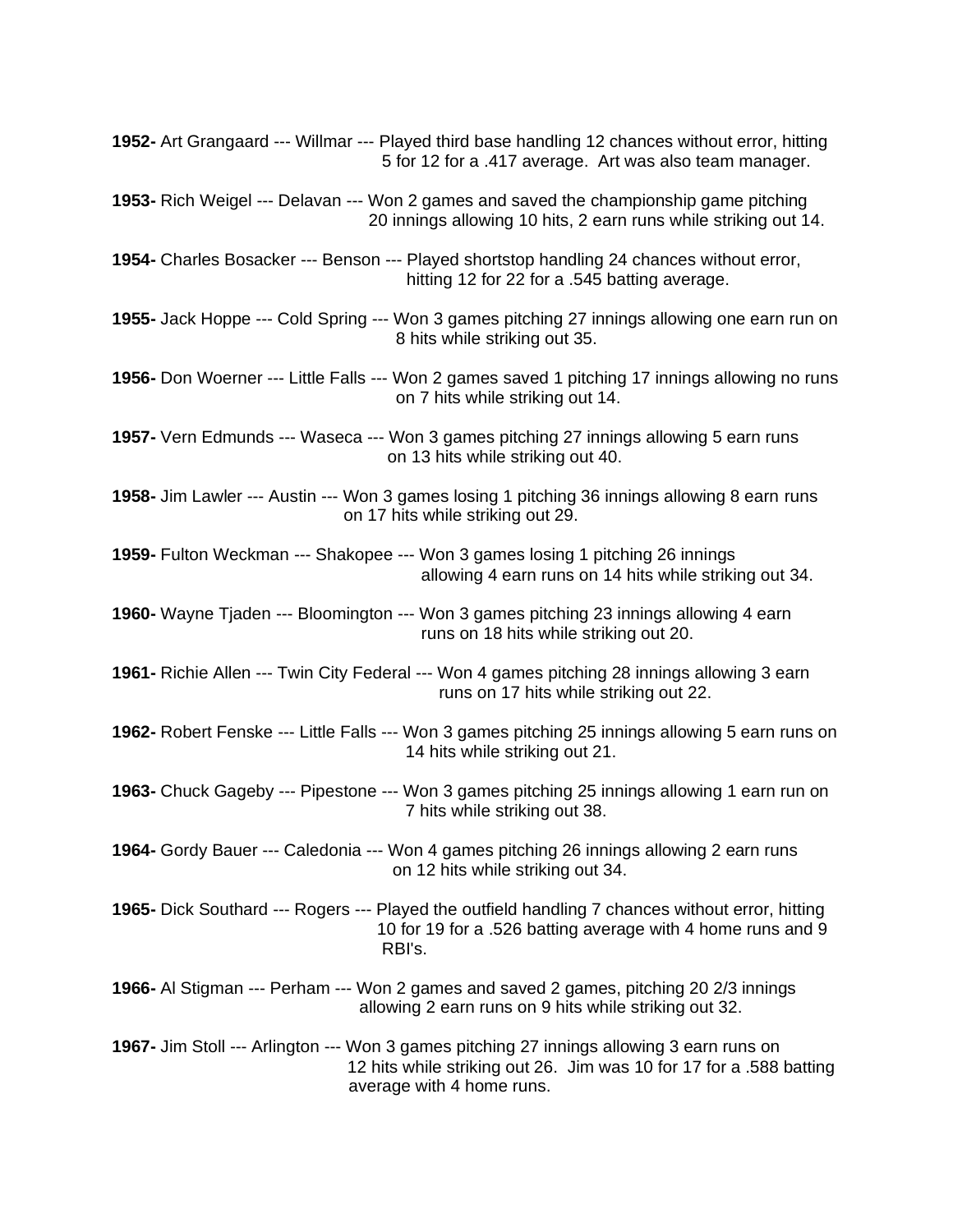| 1968- Joe Harmala --- Dassel-Cokato --- Played second base and pitched. Won 2 games<br>pitching 17 innings allowing 2 earn runs on 10 hits<br>while striking out 15. Joe hit 10 for 23 for a .435 batting<br>average.       |
|-----------------------------------------------------------------------------------------------------------------------------------------------------------------------------------------------------------------------------|
| 1969- Jim Stoll --- Arlington --- Off/ pitcher. Jim won one game pitching and hit<br>10 for 20 for a .500 batting average.                                                                                                  |
| 1970- Bill Huls --- Cold Spring --- Won 3 games pitching 26.1 innings allowing 9 earn runs<br>on 18 hits while striking out 37.                                                                                             |
| 1971- Bob Mielke --- Chaska --- Won 2 games and saved 1 game pitching 22 innings<br>allowing 3 earn runs on 10 hits while striking out 16.                                                                                  |
| 1972- Jerry Wickman --- Columbia Heights --- Pitched and played center field.<br>Won 3 games pitching 22 innings allowing 3 earn<br>runs on four hits while striking out 41. He hit 7 for<br>16 for a .438 batting average. |
| 1973- Don Nierengarten --- Cold Spring --- Won 3 games pitching 23 innings allowing 1 earn run<br>on 7 hits while striking out 17.                                                                                          |
| 1974- Bob Turnball --- Red Wing --- won 2 games pitching 18 innings allowing 2 earn runs<br>on 9 hits while striking out 24. Bob was 7 for 20 for a .350<br>average.                                                        |
| 1975- Marv Menken --- Prior Lake --- catcher handling 38 chances without error hitting 15<br>for 19 for a .789 batting average with 12 RBI's.                                                                               |
| 1976- Bob Kelly --- Prior Lake --- Played shortstop handling 21 chances without error<br>hitting 9 for 19 for a .470 batting average and a .520 on base<br>average.                                                         |
| 1977- Steve Donahue --- Bemidji --- Played four different positions handling 24 chances<br>without error, hitting 10 for 19 for a .526 batting average.                                                                     |
| 1978- Dan Carey --- Miesville --- Played first base handling 43 chances without error, hitting<br>10 for 24 for a .418 batting average.                                                                                     |
| 1979- Joe Driscoll --- Arlington --- Pitcher and Outfield. Won 2 games pitching 16 innings<br>allowing 4 earns on 11 hits while striking out 19. Joe went 8<br>for 24 for a .333 batting average.                           |
| <b>1980-</b> Terry Steinbach --- New Ulm --- Played first base handling 32 chances without error,<br>hitting 9 for 18 for a .500 batting average and 10 RBI's.                                                              |
| 1981- Tom Arnold --- Cold Spring --- Won 3 games pitching 30 innings allowing 7 earn<br>runs on 18 hits while striking out 24.                                                                                              |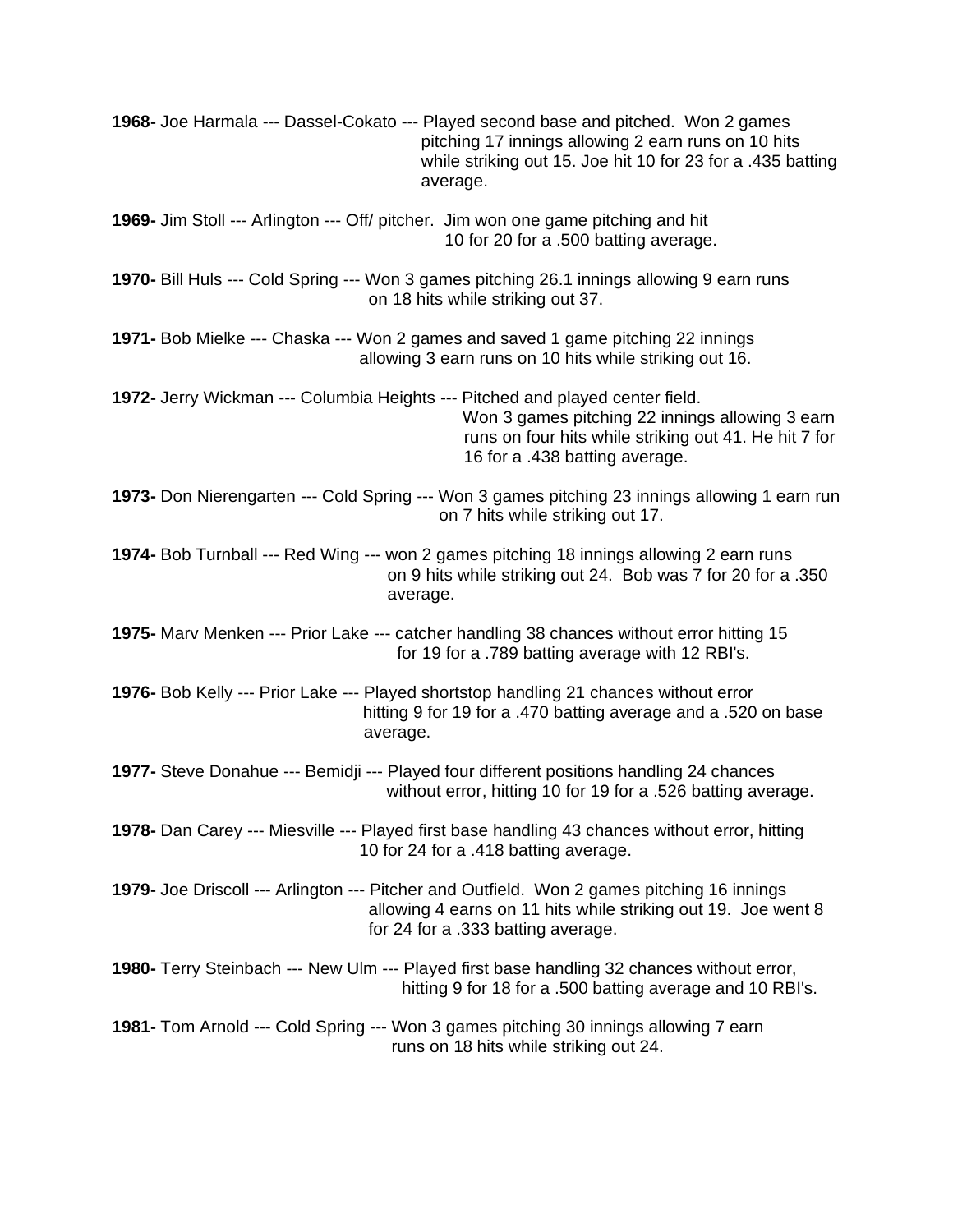| 1982- Lew Olson --- Dundas --- Outfield/Pitcher. Won 2 games and saved 1 pitching 17 innings<br>allowing 6 earn runs on 9 hits, while hitting 8<br>for 16 for a .500 batting average with 3 home<br>runs and 8 RBI's.               |
|-------------------------------------------------------------------------------------------------------------------------------------------------------------------------------------------------------------------------------------|
| 1983- Jim Eisenreich --- St. Cloud ---Played centerfield handling 21 putouts without error, hitting<br>7 for 23 for a .304 average with 3 home runs and 11 RBI's.                                                                   |
| 1984- Greg Odegaard --- Arlington --- Outfielder and Pitcher. Won 2 games and saved 2 games<br>pitching 23 innings allowing no runs, 3 hits while striking<br>out 5. Greg hit 11 for 21 for a .524 batting average with 7<br>RBI's. |
| 1985- Greg Odegaard --- Arlington --- Outfielder/ Pitcher. Won 2 games while pitching 16<br>innings allowing no runs on 6 hits while striking out 10.<br>Greg hit 8 for 21 for a .381 batting average.                              |
| 1986 - A---Randy Moselle--- Columbia Heights --Won 2 games and saved 1 game pitching 20<br>innings allowing no runs on 10 hits while<br>striking out 15.                                                                            |
| B---Matt Butala --- Cold Spring --- Played first base handling 60 chances without<br>error hitting 9 for 20 for a .450 batting average.                                                                                             |
| C---Ron Beckman---Jordan --- Played second base handling 23 chances without error<br>hitting 12 for 19 for a .632 batting average with 13 RBI's.                                                                                    |
| 1987 - A---No Selection                                                                                                                                                                                                             |
| <b>B</b> ---Rod Schafer --- Hamel --- Catcher handled 39 chances without error hitting 10<br>for 22 for a .455 batting average.                                                                                                     |
| C---Tom Schleper --- Chaska --- Catcher handled 41 chances without error hitting 10<br>for 23 for a .435 batting average.                                                                                                           |
| 1988 - A---Steve Sagedahl --- J. Botten --- Won 2 games pitching 18 innings allowing 2 earn<br>runs on 8 hits while striking out 20.                                                                                                |
| B---Scott Nelson --- Dundas --- Played second base handling 12 chances without error<br>hitting 9 for 19 for a .474 batting average with 4 home<br>runs and 10 RBI's.                                                               |
| C---Dave Ditty --- Delano --- Played shortstop handling 27 chances without error while<br>hitting 9 for 23 for a .391 batting average.                                                                                              |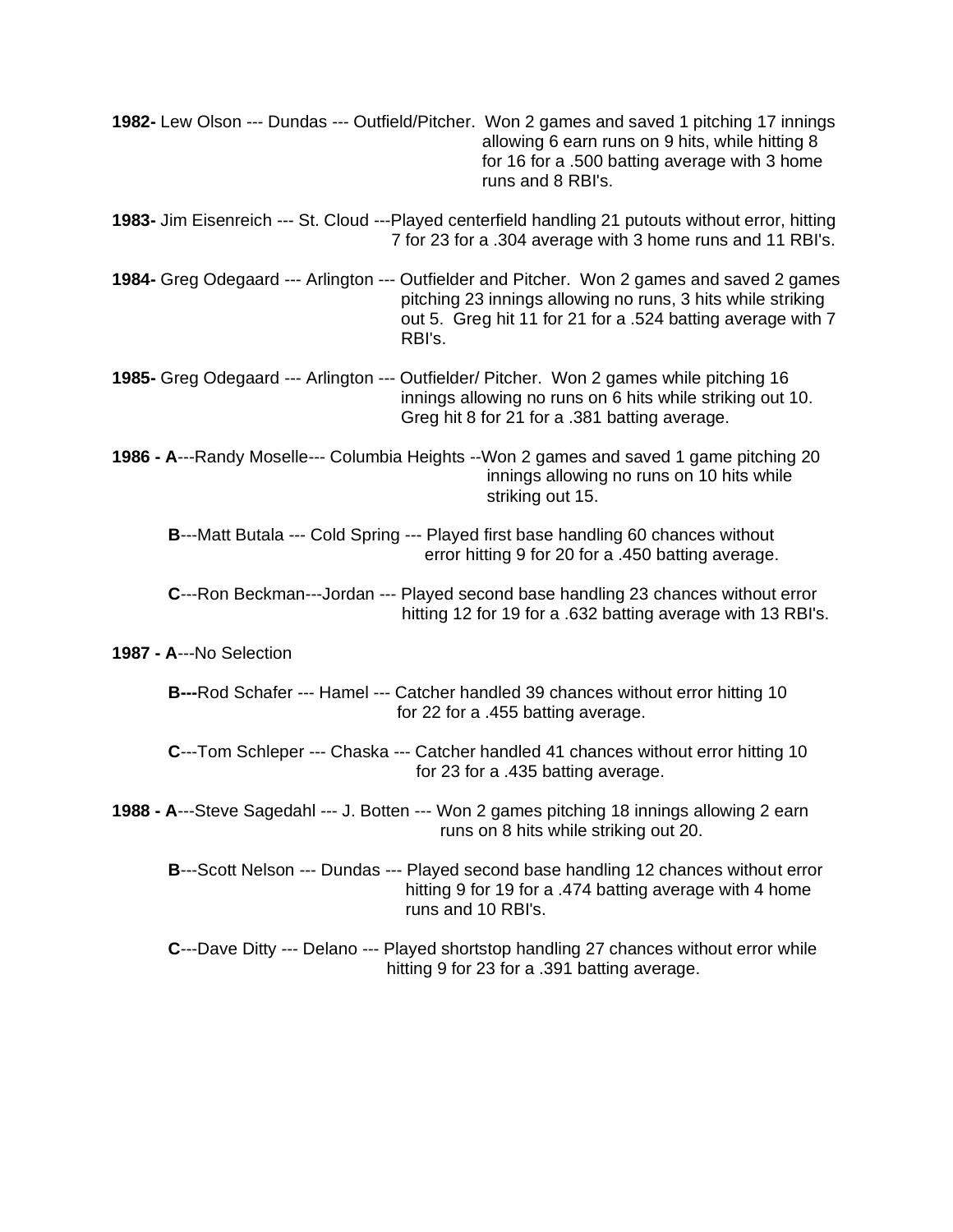| 1989 - A---Randy Moselle --- Columbia Heights --- Won 2 games pitching 18 innings<br>allowing 2 earn runs on 8 hits while striking<br>out 21.                                                                          |
|------------------------------------------------------------------------------------------------------------------------------------------------------------------------------------------------------------------------|
| B---Jay Johnson --- Miesville --- Infielder handled 35 chances without error hitting<br>12 for 28 for a .429 batting average.                                                                                          |
| C---Steve Selk --- Morris --- Won 3 games and saved 1 game pitching 30 innings<br>allowing 9 earn runs on 18 hits while striking out 36.                                                                               |
| 1990 - A---Mark Crandall --- Conquest Rooster ---Infielder hitting 11 for 20 for a .550<br>batting average with 2 home runs and 7<br>RBI's.                                                                            |
| B---Mike Hartmann --- Red Wing --- Infielder handling 43 chances without error hitting<br>8 for 22 for a .364 batting average.                                                                                         |
| C---Ray Santelli --- Bovey --- Pitcher and outfielder hitting 12 for 21 for a .571<br>batting average with 3 home runs and 7 RBI's. He pitched<br>13 innings allowing 2 earn runs while striking out 16.               |
| <b>1991 - A---Jim Meyer --- Mpls. Angels ---</b>                                                                                                                                                                       |
| <b>B</b> ---Bill Cutshall --- Rochester --- Pitcher and outfielder hitting 8 for 21 for a .381<br>batting average and winning 3 games pitching 25<br>innings allowing 6 earn runs on<br>18 hits while striking out 23. |
| C---Tim Haines --- Regal --- Pitcher and outfielder. Won 3 games pitching 11 innings<br>in relief allowing 1 earn run on 2 hits while striking out 11.<br>He hit 10for 22 for a .455 batting average.                  |
| 1992 - A---No selection                                                                                                                                                                                                |
| B---Bill Frederick --- Miesville --- Won 4 games pitching 36 innings allowing 5 earn<br>runs on 12 hits while striking out 18. He hit 8 for 17 for<br>a .471 batting average.                                          |
| C---Scott Hille --- Sartell --- Won 3 games pitching 23 innings allowing 2 earn runs<br>on 12 hits while striking out 29.                                                                                              |
| 1993 - A---Steve Berryhill --- Highland Park --- Won 2 games and saved 1 game pitching 25<br>innings allowing 2 earn runs while striking out 17.                                                                       |
| <b>B</b> ---Wade Shelstad --- Red Wing --- First base handling 43 chances without error<br>hitting 13 for 33 for a .394 batting average.                                                                               |
| C---Tim Knapper --- Granite Falls --- Outfielder handling 17 chances without error<br>hitting 10 for 19 for a .526 batting average with 8<br>RBI's.                                                                    |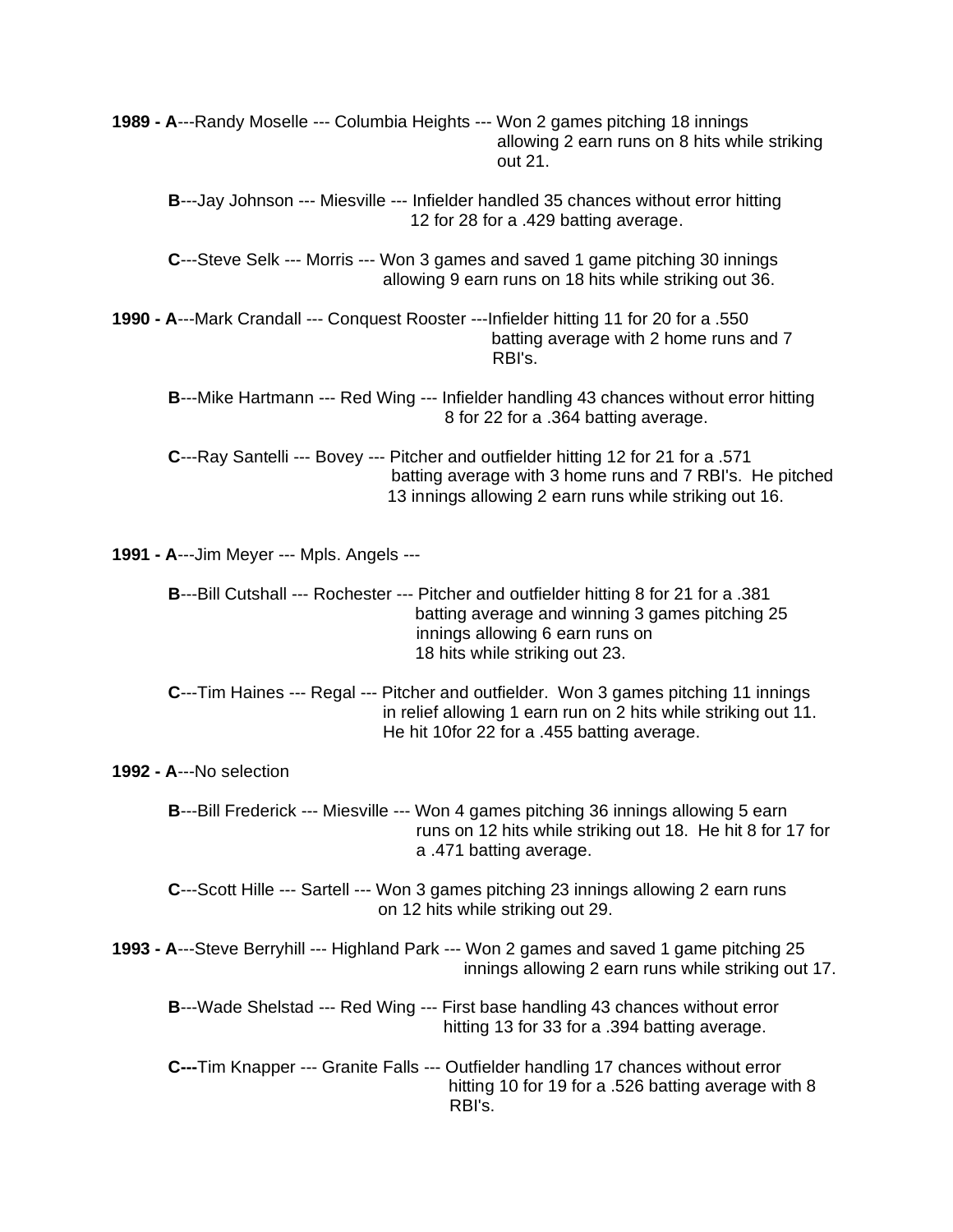| 1994 - A---Bill Zeller --- Mpls. Angels                                                                                                                                                                                |
|------------------------------------------------------------------------------------------------------------------------------------------------------------------------------------------------------------------------|
| <b>B</b> ---John Dolan --- Jordan --- Won 2 games pitching 18 innings allowing 1 earn run<br>on 10 hits while striking out 7.                                                                                          |
| C---Barry Wohler --- Belle Plaine --- Won 3 games pitching 29 innings allowing 6<br>earn runs on 11 hits while striking out 25. He hit 6<br>for 18 for a .333 batting average.                                         |
| 1995 - A---Dave Lance --- Rosetown                                                                                                                                                                                     |
| B---Bill Frederick --- Miesville --- Won 3 games lost 1 pitching 24 innings allowing<br>12 earn runs on 20 hits while striking out 14. He hit 8<br>for 23 for a .348 batting average with 2 home runs and<br>10 RBI's. |
| C---Brad Keenan --- Glyndon --- Won 5 games pitching 30 innings allowing 8 earn runs<br>on 15 hits while striking out 39. He hit 11 for 33 for a<br>.333 batting average with 3 home runs and 9 RBI's.                 |
| 1996 - A---Matt Farley --- Highland Park --- Catcher handling 42 chances without error<br>hitting 12 for 30 for a .400 with 3 home runs, 3 triples<br>and 13 RBI's.                                                    |
| B---Steve Taylor --- Cold Spring --- Infielder handling 25 chances without error<br>hitting 9 for 17 for a .529 batting average.                                                                                       |
| C---Dave Franke --- Plato --- Outfielder Handling 18 chances without error, hitting 14<br>for 34 for a .412 batting average with 8 doubles and 10<br>RBI's.                                                            |
| 1997 - A---Bryan Krull --- Minnetonka --- Won 2 games, pitching 15 innings, allowing 2 runs<br>on 13 hits walking 0 while striking out 9.                                                                              |
| B---Brian Hartmann --- Hamel --- DH hit 12 for 22 for a .545 batting average with<br>8 home runs and 15 RBI's, with an on base average of<br>.636 and a slugging of 1.636.                                             |
| C---Grant Ketel --- St Michael --- Won 4 games, pitching 29 innings allowing 4<br>runs on 14 hits, walking 5 while striking out 24 for a<br>0.62 E.R.A.                                                                |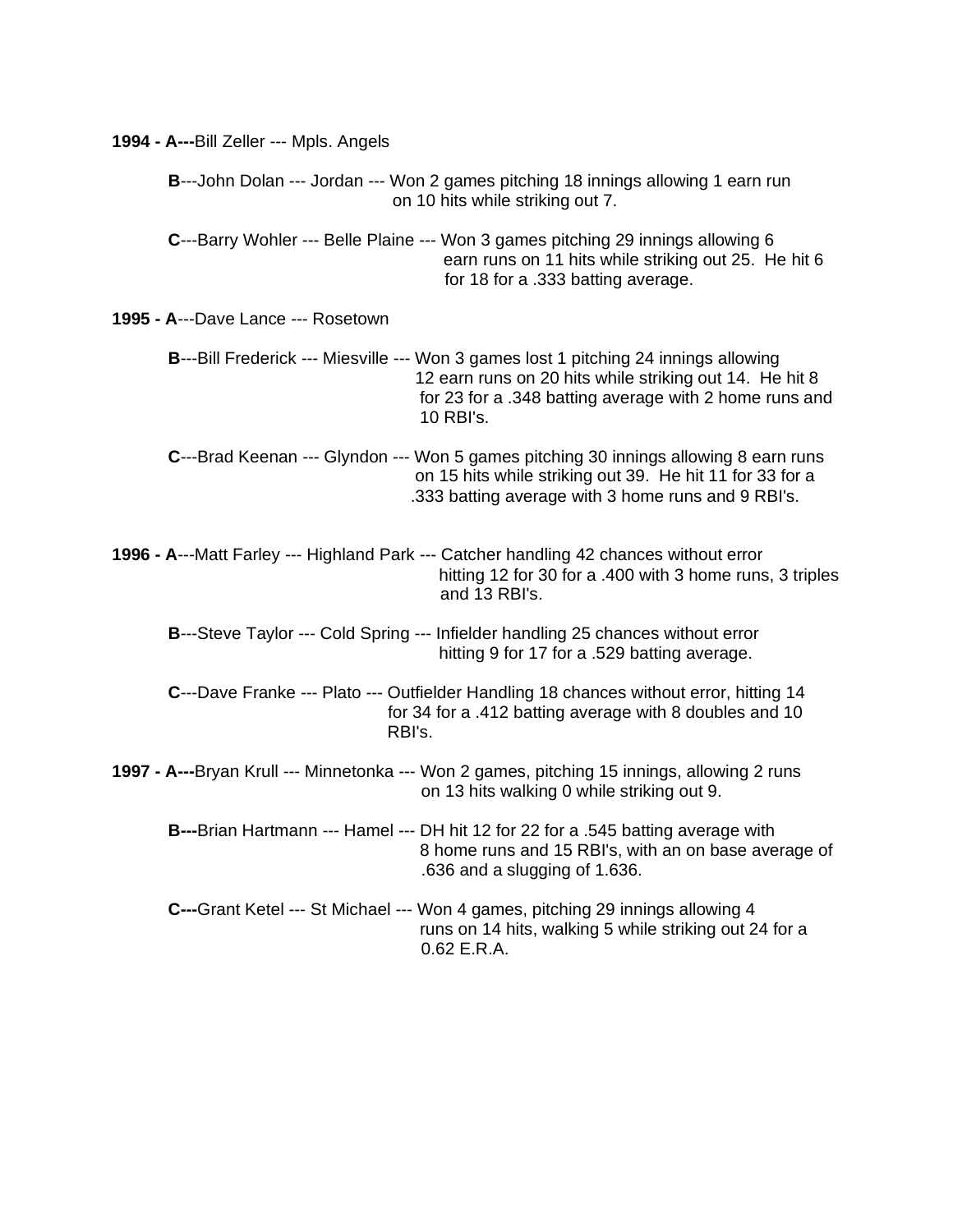**1998 - A---**Dave Holland --- St Louis Park --- Won 4 games, pitching 30 innings allowing 2 runs on 19 hits, walking 6 while striking out 25 for a 0.60 E.R.A.

**B---**Aaron Erickson --- Dundas --- Third base - hit 10 for 19 for a .526 batting average with a .640 On Base Average.

**C---**Brian Jenneke --- Glencoe --- Won 4 games, pitching 33.1 innings allowing 10 runs on 24 hits, walking 4 while striking out 54 for a 2.70 E.R.A.

**1999 - A---**Bryan Krull --- Minnetonka --- Won 2 games, pitching 14 innings allowing no runs on 7 hits, walking 2 while striking out 20 for a 0.00 E.R.A.

**B---**Brice Pleschourt --- Dundas --- Leftfielder - hit 14 for 25 for a .560 batting average with 13 RBIs, 1 double and 3 home runs for a .960 slugging percent.

**C--**Scott Boser --- Buckman --- Centerfielder - hit 19 for 35 for a .543 batting average with 17 RBIs, 1 double and 6 home runs for a 1.086 slugging percent.

**2000 - A--**Glynn Building ----- the team was declared the MVP as they had no individual stand out as it was a total team effort.

**B--**Andy Bulson --- Cold Spring --- pitcher - won 3 games, pitching 34 innings allowing 12 runs on 36 hits, walking 3 while striking out 22 for a E.R.A. of 2.38.

**C--**Chris Studer --- Brainerd -- catcher - hit 13 for 26 for a .500 batting average with 11 RBIs, 2 doubles and 6 home runs.

**2001 - A--**Matt Parrington --- Minnetonka --- outfield - hit 16 for 32 for a .500 batting average with 12 RBIs.

**B--**Andy Bulson --- Cold Spring --- pitcher - won 4 games, pitching 34 innings allowing 17 runs on 28 hits, walking 6 while striking out 27 for a E.R.A. of 4.50

**C--**Bruce Geislinger --- Watkins --- pitcher - won 4 games, pitching 33.1 innings allowing 13 runs on 36 hits, walking 11 while striking out 23 for a E.R.A. of 3.27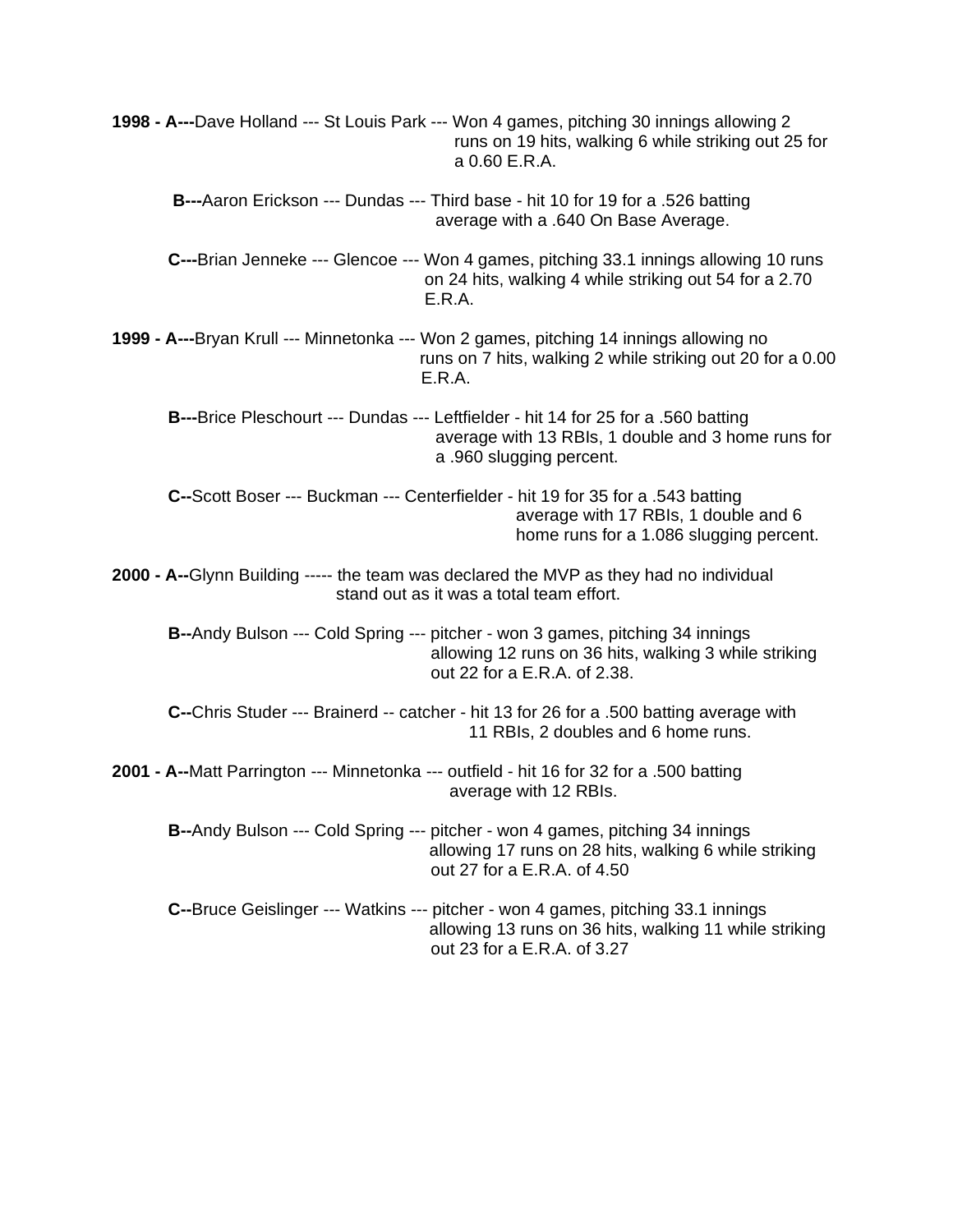**2002 - A--**Matt Paulson --- St Louis Park -- third base - hit 14 for 24 for a .583 batting average with 3 doubles and four RBIs. **B--**Dave Meyer --- Austin --- pitcher - won 3 games, pitching 16.2 innings allowing 2 runs on 12 hits, walking 5 while striking out 16 for a E.R.A. of 1.08 **C--**Tim Knapper --- Granite Falls -- third base and pitcher - hit 14 for 38 for a .368 batting average with 3 doubles and 8 RBIs. Tim also pitched winning 2 games, pitching 20.2 innings allowing 10 runs on 23 hits, walking 5 while striking out 14. **2003 - A--**Tony Richards ---Minnetonka -- catcher - hit 12 for 17 for a .706 batting average with 2 doubles and 1 home run. **B--**Scott Meyer --- Austin -- pitcher - won 3 games, pitching 29.1 innings allowing 9 runs on 22 hits, walking 1 while striking out 15 for a E.R.A. of 1.54. **C--**Mac Zachow --- Green Isle -- pitcher - won 2 games, pitching 31.1 innings allowing 12 runs on 32 hits, walking 10 while striking out 43 for a E.R.A. of 2.88 **2004 – A--**Joe Shallenberger ---Minnetonka – third base – hit 8 for 16 for a .500 batting average, scoring 6 runs while hitting two home runs with 8 RBIs **B—**Trent Bohnsack --- Jordan – pitcher – Appeared in five games winning two while saving 3, pitching 15 2/3 innings allowing 6 hits no runs, walking 3 while striking out 17. **C—**Justin Schaible --- Blue Earth – left fielder – hit 12 for 25 for a .480 batting average with 11 RBI's. **2005 – A—**Ben Fleetham ---Wesley Homes – pitcher – won 2 games, pitching 18 innings allowing no runs while striking out 32. **B—** Landon Danelson--- Mankato – leftfielder – hit 11 for 20 for a .550 batting average with 5 doubles and 6 RBIs. **C—**Jason King --- Holdingford – pitcher – won 3 games, pitching 28 innings allowing 3 runs on 19 hits while striking out 18. **2006 – A—**Tony Richards --- Minnetonka – catcher – hit 8 for 22 for a .364 batting average With 3 doubles, 1 home run and 6 RBIs. **B—** Joe Siple --- Rochester – leftfielder – hit 10 for 26 for a .385 batting average with 2 doubles and 3 RBIs. **C—**Lee Hodges --- Blue Earth – pitcher – won 3 games, pitching 25 innings allowing 4 runs, walking 3 while striking out 24.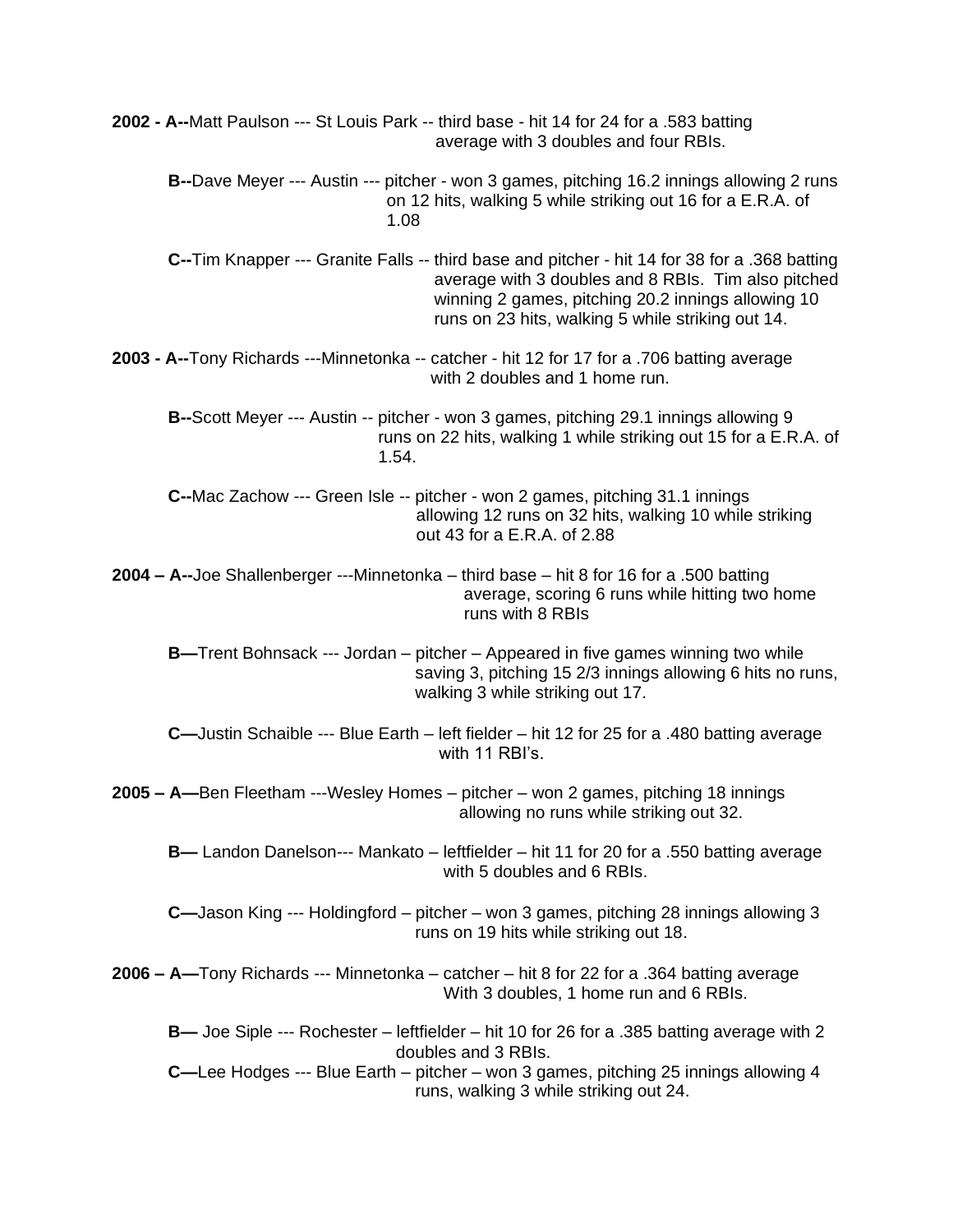**2007 – A—**Corey Eckoff --- Minnetonka – outfielder – hit 13 for 19 for a .684 batting average With 7 doubles, and 10 RBIs. **A—**Joe Abellera --- Minnetonka – third base – hit 12 for 25 for a .480 batting average With 3 doubles, and 7 RBIs. **B—** Matt Vanderbosch --- Miesville – center fielder – hit 10 for 22 for a .455 batting average with 2 home runs and 4 RBIs. **C—**Mike Mueller --- Plato – pitcher – won 3 games, pitching 26 innings allowing 1 run, walking 5 while striking out 19. **2008 – A—**Gabe Eikum --- St Louis Park – pitcher – won 2 games, pitching 18 innings allowing 0 runs on 7 hits walking 8 while striking out 20. **A—**Dave Lindstrom --- St Louis Park – shortstop – hit 9 for 20 for a .450 batting average with 4 home runs, and 11 RBIs. **B—** Travis Helling --- Mankato – right fielder – hit 9 for 24 for a .375 batting average with 3 doubles, 1 home run and 10 RBIs. **C—**Brian Muell --- Elko – pitcher – won 3 games saved 1, pitching 25.2 innings allowing 2 runs on 15 hits walking 4 while striking out 30 for a 0.72 ERA **2009 – A—**Joe Shallenberger --- Minnetonka – shortstop – hit 10 for 17 for a .588 batting average with five home runs and 13 RBIs. **B—** Ryan Seifert --- Shakopee - pitcher – hit for a .333 batting average while pitching 23 innings allowing nine runs while striking out 23 for a 1-0 winning record and 3 saves for a 1.18 E.R.A. **C—**Scott Geiger --- St Cloud Ortho – pitcher/shortstop – won 3 games pitching 24 innings allowing 1 run while striking out 28 for a 1.12 E.R.A. Scott also had 6 hits in 17 at bats for a .353 batting average and .593 on base average. **2010 – A—**Brendan Furrow --- Minnetonka – outfield – hit 9 for 18 for a .500 batting average with 5 RBIs and four runs scored. **B—** Troy Wasiloski --- Shakopee – third base – hit 9 for 23 for a .391 batting average with 6 runs scored, 2 home runs, 7 RBIs and a .698 slugging percentage **C—** Jake Lund --- Midway – third base/pitcher – hit 7 for 17 for a .412 batting average. He won 3 games, while pitching 23.2 innings allowing 6 runs while striking out 34 for a 1.14 E.R.A.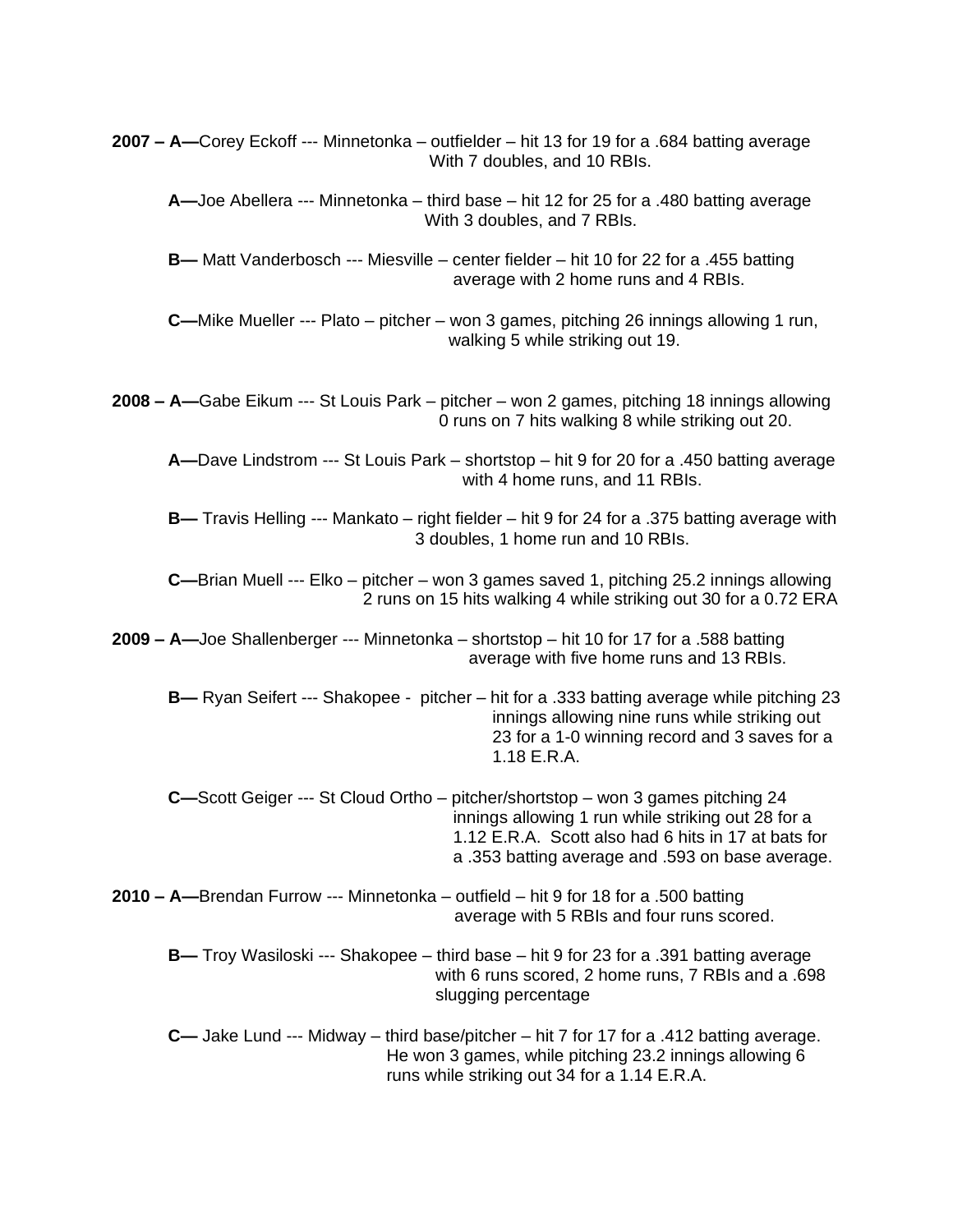**2011 – A—**Zack Goodwin --- Stockmen's – pitcher – pitched 12.3 innings allowing 4 runs on 10 hits while striking out 10 for a 2.93 E.R.A. **B—** Jeremiah Piepkorn -- Sauk Rapids –shortstop – hit 9 for 19 for a.474batting average with 5 runs scored, 2 doubles and 3 home runs, 8 RBIs and a .1.053 slugging percentage. **C—** Kyle Johnson --- Isanti – catcher – hit 9 for 24 for a .375 batting average. With 2 runs scored 1 double, 1 home run, 8 RBIs with a .467 on base average. **2012 – A—** Joe Shallenberger --- Minnetonka – shortstop – hit 9 fro 17 for a .529 batting Average with 8 runs scored, 3 doubles, 2 home runs and 12 RBIs. **A—** Nat Melek --- Minnetonka – pitcher – won two games pitching 13 innings allowing no runs, 4 hits while striking out 13. **B—** Eric Winegarden --- Victoria – catcher – hit 10 for 24 for a .417 batting average with 10 runs scored, 3 doubles, 2 home runs and 10 RBIs. **C—** Jeremy Schmidt --- Maple Lake – pitcher – won 3 games, pitching 25.3 innings allowing 9 runs on 17 hits while striking out 23 for a 2.46 E.R.A. **2013 – A—**Kris Edwards --- St Paul Shamrocks – pitcher - pitched 19 innings, won 2 games and saved 1 while striking out 12, posting a 1.42 ERA. **B—** Zach Femrite --- Cold Spring – pitcher – posted a 2-1 record with 1 save, a 2.33 ERA, pitching 27 innings, allowing 18 hits, 7 earned runs, walking 4 and striking out 24. **C—** Andrew Deters --- Sartell – second base – hit 9 for 20 for a .450 batting average. Handled 23 fielding chances without error. **2014 – A—**Josh Kubitschek --- St Paul Capitals – pitcher - pitched 16.2 innings, won 2 games and saved 1 while striking out 17, posting a 1.11 ERA. **B—** Zach Femrite --- Cold Spring – pitcher – posted a 2-0 record with a 0.00 ERA, pitching 13 innings, allowing 0 earned runs, and striking out 10. **C—** Tyler Jendro --- Sobieski – pitcher – pitched 41.2 innings (a new tournament record), won 6 games (a new tournament record) striking out 44 and allowing only one run for a 0.21 ERA.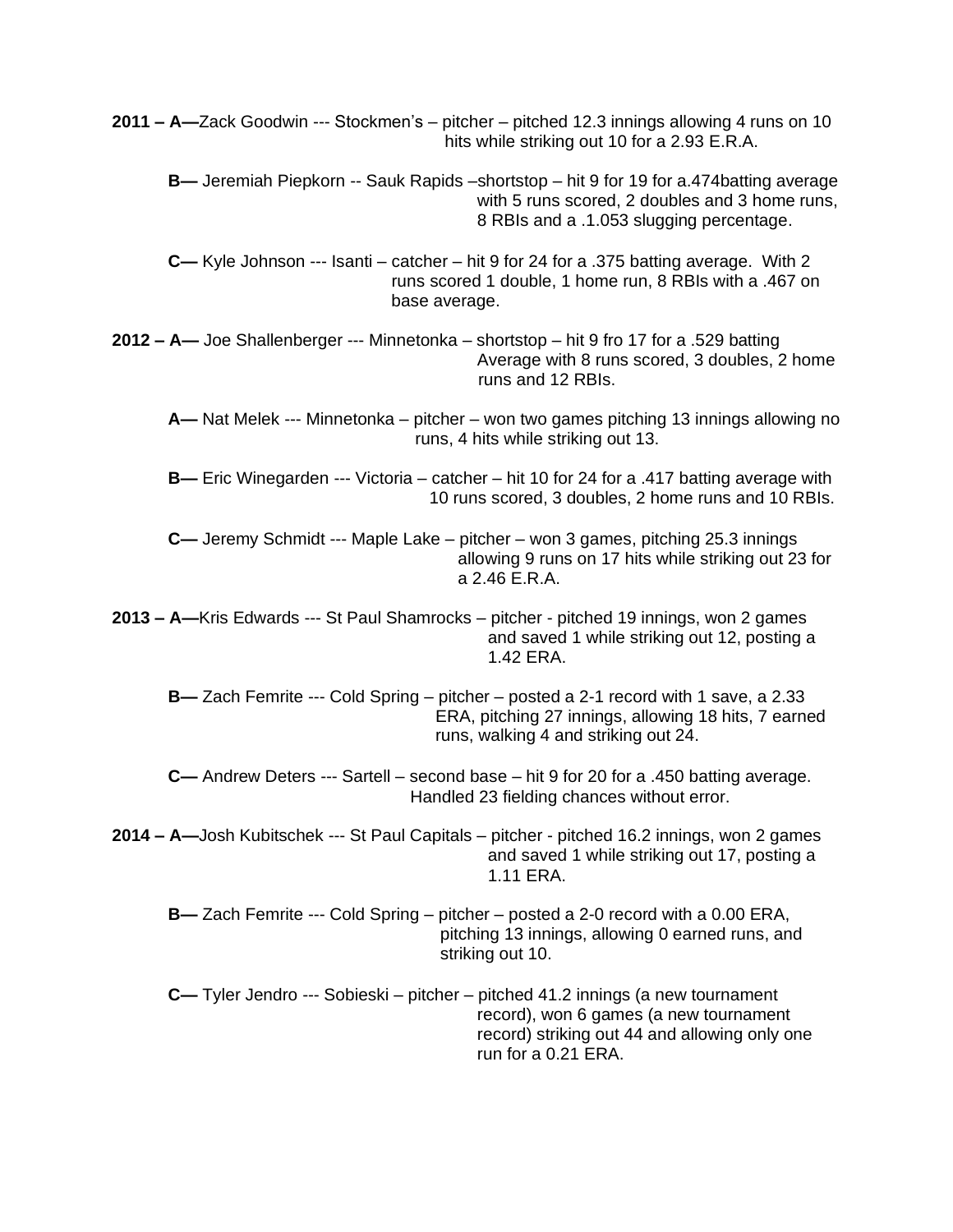**2015 – A—**Donny Erdall --- Minnetonka – pitcher - pitched 15 innings, won 2 games, striking out 11, allowing no base on balls while posting a 1.80 era. ERA. ERA.

**B—** Tyler Jones --- Dundas – left fielder – hit 12 for 21 for a 571-batting average, with 2 doubles, one triple and 5 RBIs.

**C—** Tony Kley --- Plato – pitcher – pitched 30 innings won 4 games striking out 36 and allowing only three runs for a 0.90 ERA.

**2016 – A—**Joe Shallenberger --- Minnetonka – shortstop – hit 18 for 31 for a 581-batting average, with four home runs, three doubles and 14 RBIs

**B—** Deryk Marks --- Miesville – shortstop – hit 12 for 22 for a 545-batting average, with 3 doubles, one triple and 5 RBIs.

**C—** Tyler Steen --- Raymond – catcher – hit 12 for 29 for a 414-batting average, with 2 doubles, one triple, 2 home runs and 8 RBIs.

**2017 – A—**Blaine Rudledge --- Minnetonka – centerfield – hit 18 for 28 for a 464-batting average, four doubles ten runs scored and 5 RBIs

**B—** Nathan Hammes --- Miesville – catcher – hit 15 for 27 for a 556-batting average, with 7 RBIs.

**C—** Scott Marquardt --- Kimball – catcher – hit 9 for 20 for a 450-batting average, with 2 doubles, one triple, 1 home run and 7 RBIs.

**2018 – A—** Andy Davis --- St Louis Park – pitcher – 16 IP, 2 wins, 12 strikeouts, 2.25 ERA **A—** Andy Peterson—St Louis park – pitcher- 13 IP, 2 wins, 8 strikeouts, 3.40 ERA

**B—** Justin Anderson --- Chanhassen – second base – hit 12 for 25 for a .480-batting average, with 11 RBIs, 5 runs scored, 2 doubles, 2 home runs and 4 walks.

**C—** Chris Odegaard --- Plato – pitcher-second base – hit 14 for 21 for a .667-batting average, with 8 doubles, and 4 RBIs. Pitched 18 scoreless innings with 16 strikeouts, while winning two games.

**2019 – A—** Mason Reinhart--- Minneapolis Cobras – DH – was 9 for 17 for a .529 batting average with 9 RBIs, 2 doubles and 2 home runs. **A—** Sean Borman—Minneapolis Cobras – Outfield- was 11 for 19 for a .579 batting average with 3 doubles, 2 home runs and 6 RBIs.